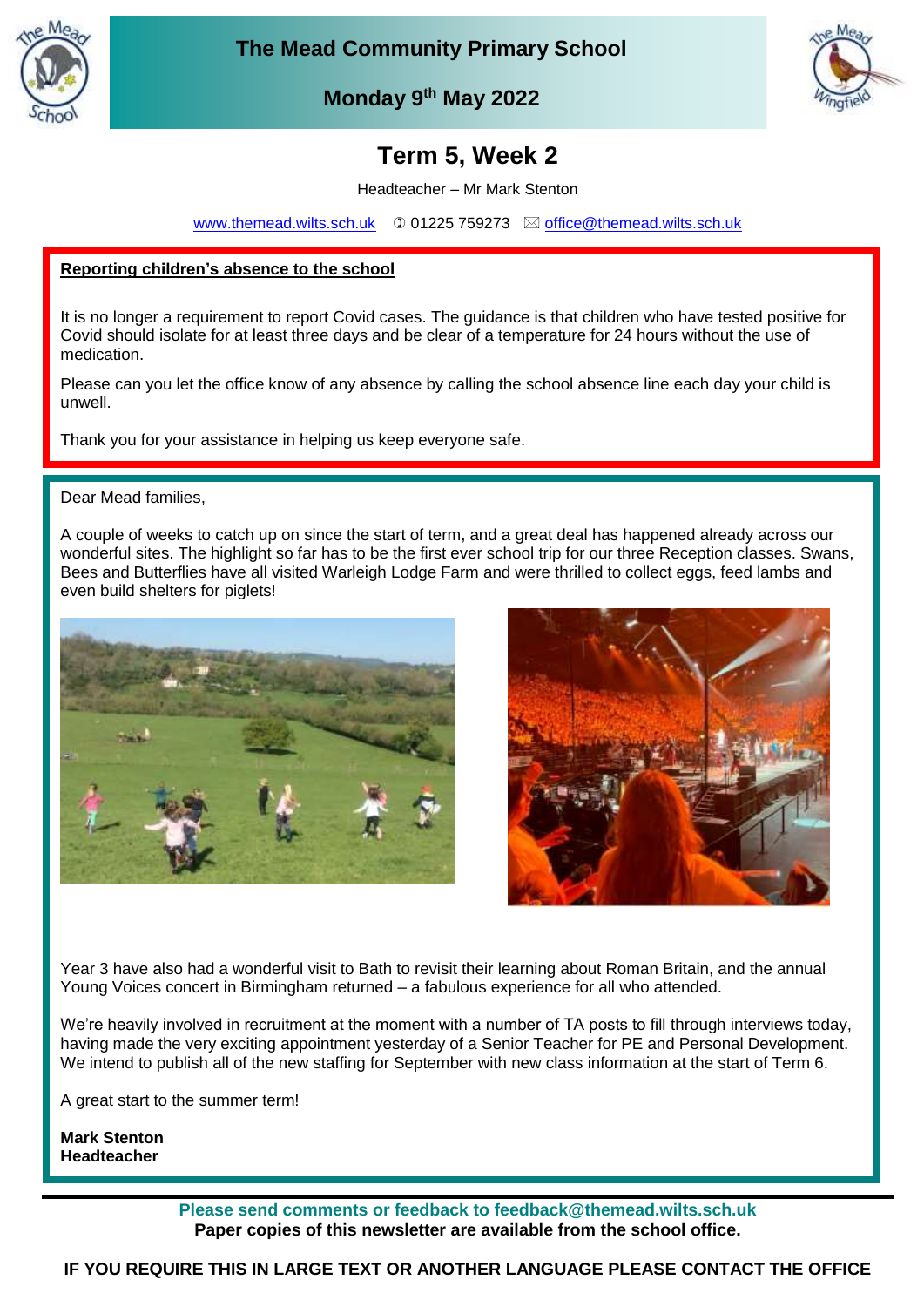



### **Monday 9 th May 2022 March 2022**

#### **INSET DAYS 6 th June 2022**

**2022 -2023 – 1 st and 2nd September 2022, 31st October 2022, 3rd January 2023, 5th June 2023** *<https://www.themeadtrust.org/news-and-dates/term-dates/>*

| Monday 9 <sup>th</sup> May 2022     | • Year 6 SATs week commences                                |
|-------------------------------------|-------------------------------------------------------------|
| Tuesday 10th May 2022               | c                                                           |
| Wednesday 11 <sup>th</sup> May 2022 | $\bullet$                                                   |
| Thursday 12 <sup>th</sup> May 2022  | $\bullet$                                                   |
| Friday 13th May 2022                | • 2.20pm Star of the Week Assembly (parents by invite only) |



#### **Follow us**

Wingfield Facebook and twitter are now both @MeadatWingfield Hilperton Facebook and twitter are now both @MeadatHilperton Hilperton Nursery Facebook and Twitter are now both @MeadatOrchard

#### **2022 Residentials – Payment Update (Year 4 and Year 6)**

As you will be aware, we have switched our Student Management Information System over to Arbor this week meaning that you are no longer able to make payments for our residentials via Pay360.

Payments can now be made via your personal Abor account. The welcome was sent out to you on Tuesday 22<sup>nd</sup> March.

All payments made via Pay360 up until 24<sup>th</sup> March 2022 have been recorded in the school office. They have not been lost. Only your outstanding balance needs to be paid via Arbor. You will have received payment confirmations from Pay360 each time you made a payment but if you are unsure of how much you have paid, please contact the school office.

#### **Reminder - After School Care Bookings**

Please note that the ASC booking system on Arbor is not available from 11am for same day bookings. However, bookings for future dates can still be made. We will of course be able to make bookings for exceptional circumstances, but you will need to phone the school office to arrange this.

> **Please send comments or feedback to feedback@themead.wilts.sch.uk Paper copies of this newsletter are available from the school office.**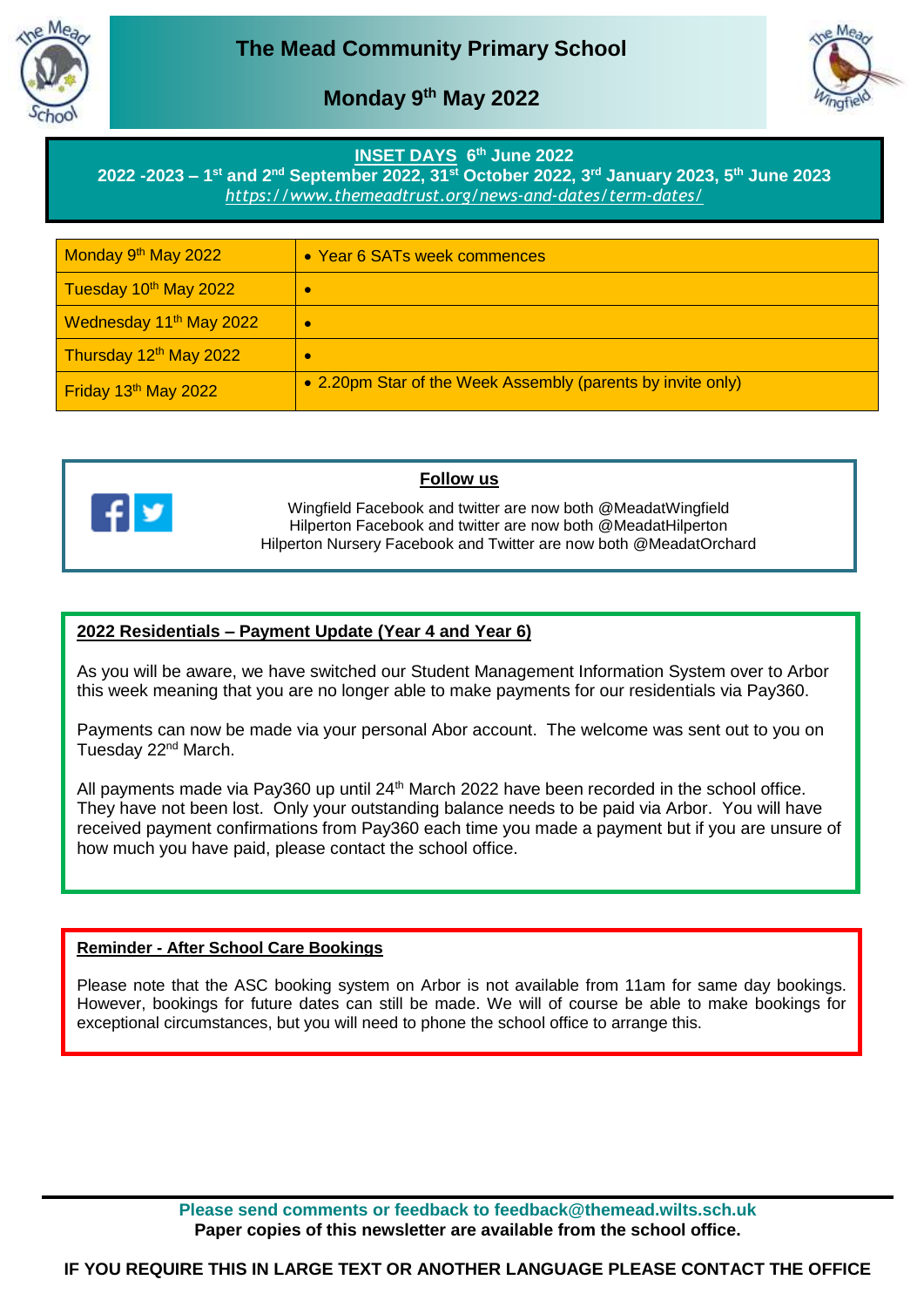



## **Monday 9 th May 2022 March 2022**

| <b>Dates for your Diary</b>      | These dates are all subject to change                          |
|----------------------------------|----------------------------------------------------------------|
| Tuesday 17 <sup>th</sup> May     | Young Blooms to visit Woodpeckers and Wrens                    |
| Wednesday 18 <sup>th</sup> May   | Moles, Robins and Swans to Westonbirt Arboretum                |
| Saturday 21 <sup>st</sup> May    | Jungle Book whole day rehearsal (10am - 4pm)                   |
| Wednesday 25 <sup>th</sup> May   | Jungle Book Performance                                        |
| Wednesday 25 <sup>th</sup> May   | Jungle Book – remaining Y5 & Y6 to watch afternoon performance |
| Friday 27 <sup>th</sup> May      | <b>Hedgehogs to Butterfly World</b>                            |
| Friday 27 <sup>th</sup> May      | Break up for the half term holidays (3.15pm)                   |
| Monday 6 <sup>th</sup> June      | Inset Day - school not open for pupils                         |
| Tuesday 7 <sup>th</sup> June     | Children return to school                                      |
| Monday 13 <sup>th</sup> June     | Y5 Sailing Day                                                 |
| 29 <sup>th</sup> June 2022       | <b>Hilperton Sports Day</b>                                    |
| 30 <sup>th</sup> June 2022       | Hilperton Sports Day - Fall back                               |
| Friday 1 <sup>st</sup> July 2022 | <b>Wingfield Sports Day</b>                                    |
| Monday 4 <sup>th</sup> July 2022 | Wingfield Sports Day - Fall back                               |
| Thursday 14th July               | Y4 to Braeside for a 1 night residential                       |
| Monday 18th July                 | Year 6 to Kilve Court                                          |
| Thursday 21 <sup>st</sup> July   | Year 6 return from Kilve Court                                 |
| Friday 22 <sup>nd</sup> July     | Break up for the Summer holidays (3.15pm)                      |



**Please send comments or feedback to feedback@themead.wilts.sch.uk Paper copies of this newsletter are available from the school office.**